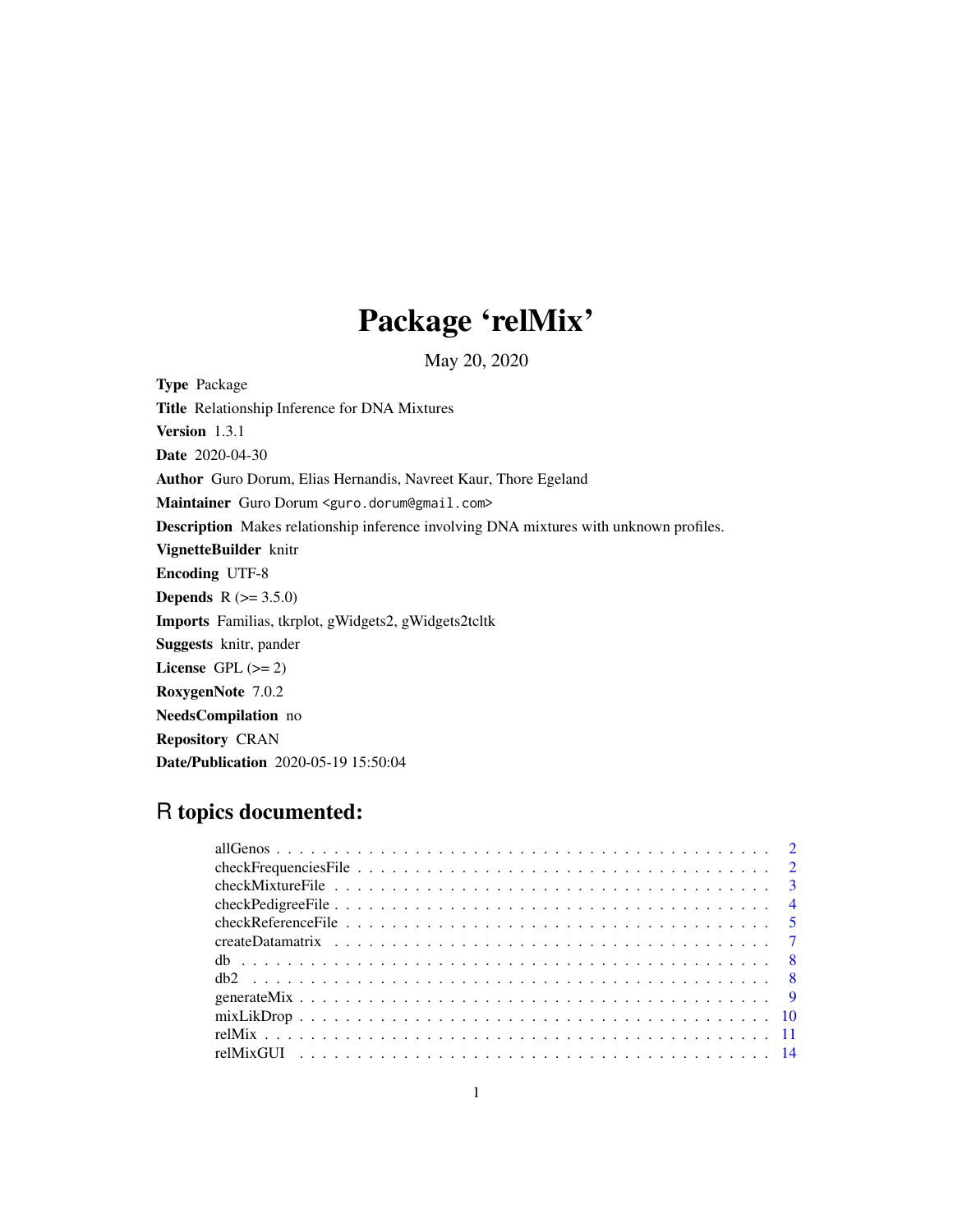#### <span id="page-1-0"></span>**Index** [15](#page-14-0)

#### Description

Finds all possible genotypes based on input alleles.

#### Usage

allGenos(alleles)

#### **Arguments**

alleles Vector of input alleles, numeric or character

# Value

Matrix of all possible genotypes, one row per genotype

#### Author(s)

Guro Dorum

checkFrequenciesFile *Load and check a frequency file*

# Description

Loads a frequency database file and compares it against mixture data to check for common errors.

# Usage

```
checkFrequenciesFile(filename, mix)
```
#### Arguments

| filename | Path of the frecuency database file                                             |
|----------|---------------------------------------------------------------------------------|
| mix      | Data frame with mixture data. See relMix vignette for description of the format |

# Details

The mixture data is used to perform more advanced checks, such as to make sure all alleles present in the mixture file have an entry in the frequency database. If warnings are found, the function attempts to fix them and explains what it has done in the warning messages. If an error is found, checking stops and a NULL dataframe is returned. The error is described in the error messages.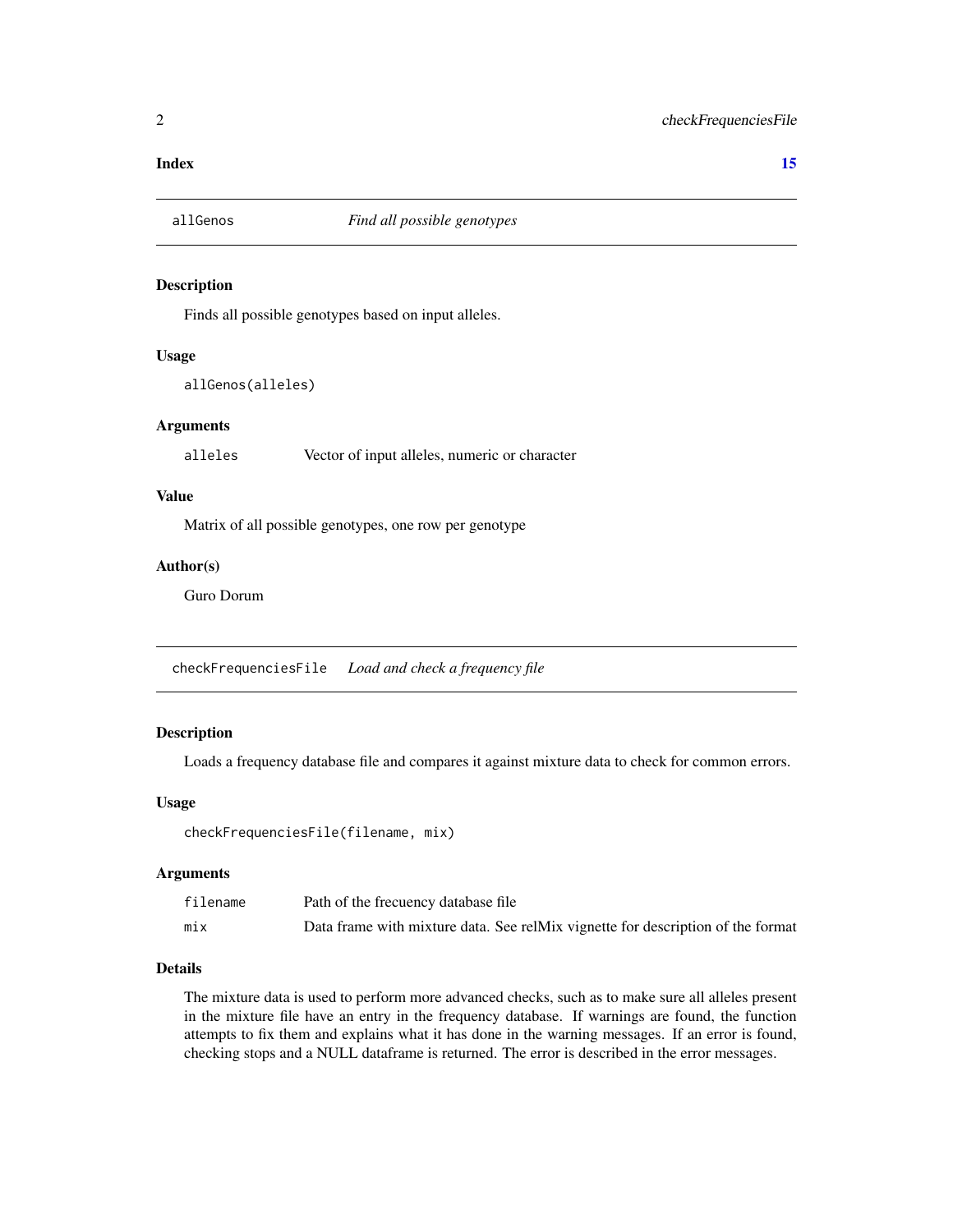# <span id="page-2-0"></span>checkMixtureFile 3

# Value

A list containing

- df Data frame with frequencies
- warning List of strings describing the errors that ocurred but could be fixed or that do not prevent the execution of the program.
- error List of strings describing the errors that ocurred that made it imposible to return a valid data frame. If this list is not empty, then the dataframe item will be NULL

#### Author(s)

Elias Hernandis

# See Also

[checkMixtureFile](#page-2-1) for information on how to load a mixture file.

# Examples

```
## Not run:
mixfile <- system.file("extdata","mixture.txt",package="relMix")
mix <- checkMixtureFile(mixfile)
# note: the mixture dataframe is passed as an argument
# if the previous check failed, the program should not continue
# with the frequencies file check
freqfile <- system.file('extdata','frequencies22Markers.txt',package='relMix')
freqs <- checkFrequenciesFile(freqfile, mix$df)
```
## End(Not run)

<span id="page-2-1"></span>checkMixtureFile *Load and check a mixture file*

#### Description

Given a mixture file name, returns the loaded data frame along with any detected errors or warnings.

#### Usage

```
checkMixtureFile(filename)
```
# Arguments

filename Path of the mixture file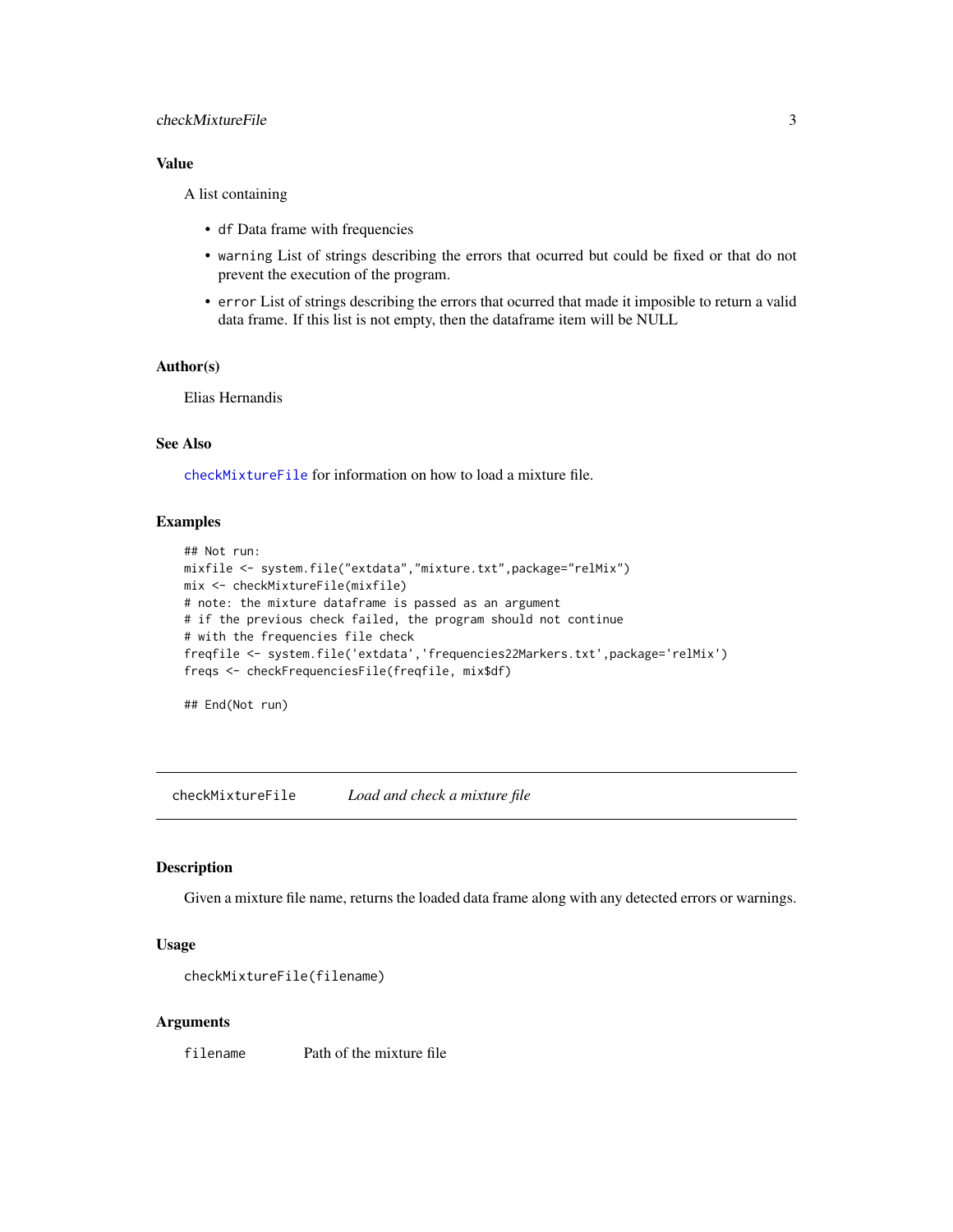# <span id="page-3-0"></span>Details

If warnings are found, the function attempts to fix them and explains what it has done in the warning messages. If an error is found, checking stops and a NULL dataframe is returned. The error is described in the error messages.

# Value

A list containing

- df The loaded data frame, NULL if errors are present.
- warning A list of strings describing the errors that ocurred but could be fixed or that do not prevent the execution of the program.
- error A list of strings describing the errors that ocurred that made it imposible to return a valid data frame. If this list is not empty, then the dataframe item will be null.

#### Author(s)

Elias Hernandis

# Examples

```
## Not run:
mixfile <- system.file("extdata","mixture.txt",package="relMix")
result <- checkMixtureFile(mixfile);
print(result$df);
print(result$warning);
print(result$error);
```
## End(Not run)

checkPedigreeFile *Check a pedigree file*

#### Description

Given a pedigree file path the function attempts to load it and compare it to the reference profiles to detect possible errors.

# Usage

checkPedigreeFile(filename, df)

#### Arguments

| filename | Path of the pedigree file          |
|----------|------------------------------------|
| df       | Data frame with reference profiles |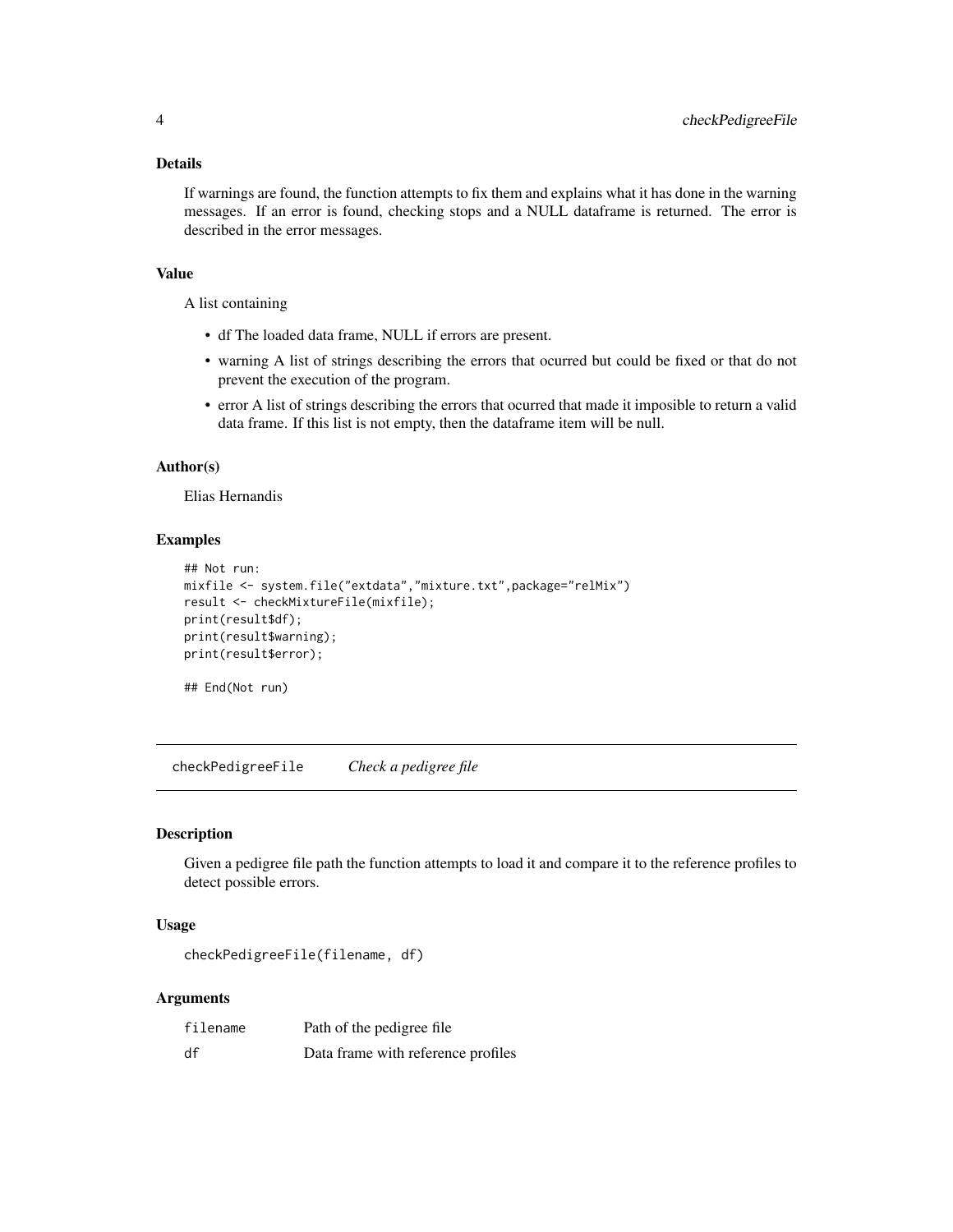# <span id="page-4-0"></span>Details

The pedigree file must be a .R file defining a pedigree (see the relMix vignette for an example). The data frame with reference data is used to compare names of individuals and detect possible misspellings. If warnings are found, the function attempts to fix them and explains what it has done in the warning messages. If an error is found, checking stops. The error is described in the error messages.

# Value

A list containing

- df Pedigree, NULL if errors are present.
- warning A list of strings describing the errors that ocurred but could be fixed or that do not prevent the execution of the program.
- error A list of strings describing the errors that ocurred that made it imposible to return a valid data frame. If this list is not empty, then the dataframe item will be null.

#### Author(s)

Elias Hernandis

#### Examples

```
## Not run:
#First load mixture file
mixfile <- system.file("extdata","mixture_silent_ex.txt",package="relMix")
mix <- checkMixtureFile(mixfile);
#Load reference file
reffile <- system.file("extdata","references_silent.txt",package="relMix")
ref <- checkReferenceFile(reffile, mix$df)
#Check pedigree file
pedfile <- system.file("extdata","custom_pedigree_maternity_duo.R",package="relMix")
checkPedigreeFile(pedfile,ref$df);
```
## End(Not run)

checkReferenceFile *Check a reference profiles file*

# Description

Given a reference profile file name the function attempts to load it and compare it to the mixture file to detect possible errors.

#### Usage

```
checkReferenceFile(filename, mix)
```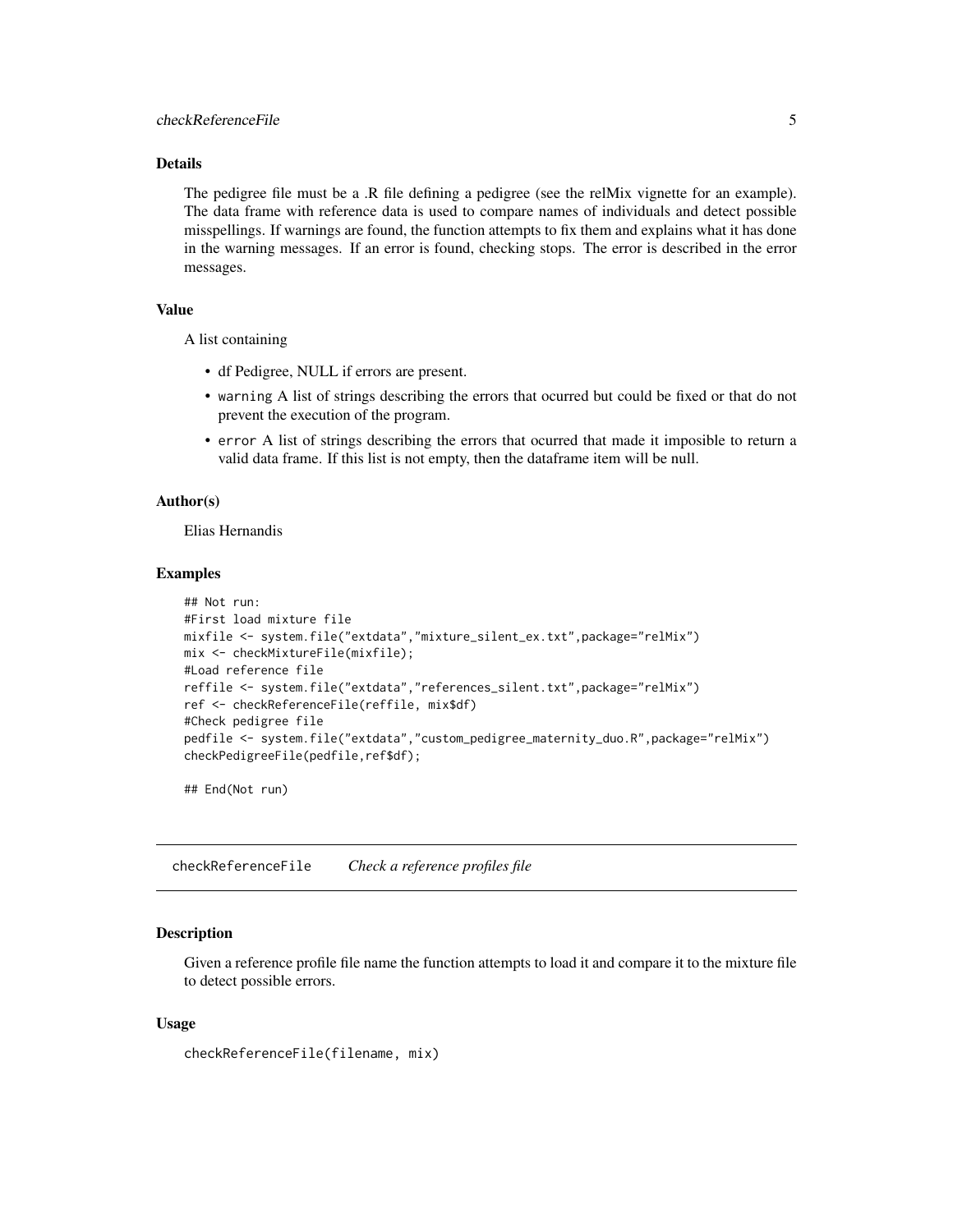#### <span id="page-5-0"></span>**Arguments**

| filename | Path of the reference profiles file. |
|----------|--------------------------------------|
| mix      | Data frame with mixture data         |

# Details

See the relMix vignette for a description of the format of the reference file. The data frame with mixture data is used to compare If warnings are found, the function attempts to fix them and explains what it has done in the warning messages. If an error is found, checking stops and a NULL dataframe is returned. The error is described in the error messages.

# Value

A list containing

- df The loaded data frame, NULL if errors are present
- warning A list of strings describing the errors that ocurred but could be fixed or that do not prevent the execution of the program.
- error A list of strings describing the errors that ocurred that made it impossible to return a valid data frame. If this list is not empty, then the data frame item will be null.

#### Author(s)

Elias Hernandis

# See Also

[checkMixtureFile](#page-2-1) for information on how to load a mixture file.

# Examples

```
## Not run:
#Load a mixture file
mixfile <- system.file("extdata","mixture.txt",package="relMix")
mix <- checkMixtureFile(mixfile);
#Note: the mixture dataframe is passed as an argument. If the previous check failed,
#the program should not continue with the reference file check
reffile <- system.file("extdata","references.txt",package="relMix")
checkReferenceFile(reffile, mix$df);
```
## End(Not run)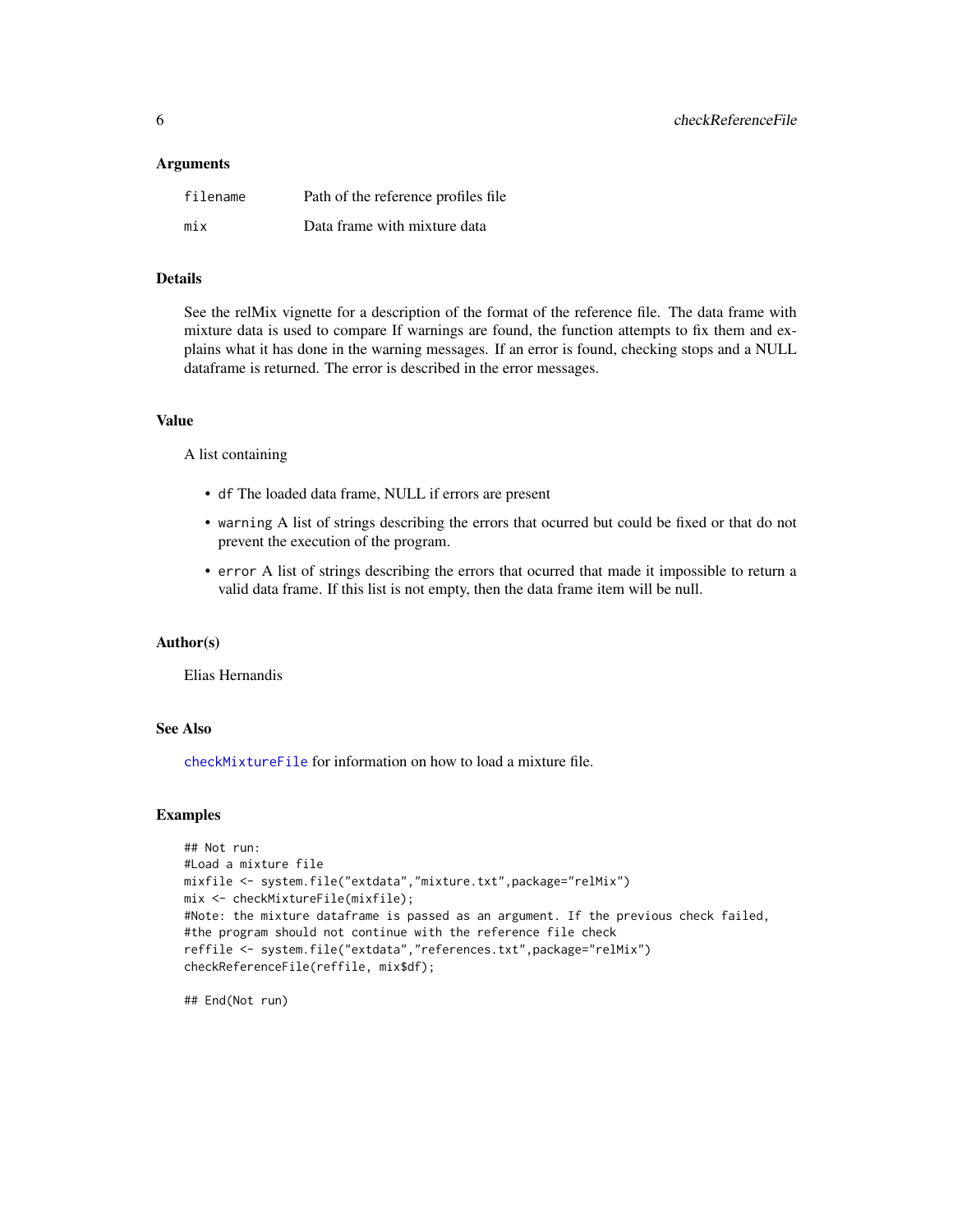<span id="page-6-0"></span>

#### Description

A data matrix of genotypes for known individuals and all possible genotypes for unknown individuals is created.

#### Usage

createDatamatrix(locus, knownGenos, idsU = NULL)

#### Arguments

| locus      | A Familias locus containing information about the alleles                                                           |
|------------|---------------------------------------------------------------------------------------------------------------------|
| knownGenos | List of known genotypes. Each element is a vector with genotype for one indi-<br>vidual. The elements must be named |
| idsU       | Vector of indices for unknown individuals                                                                           |

# Value

A data matrix of genotypes where each row corresponds to an individual.

# Author(s)

Guro Dorum

# See Also

[FamiliasLocus](#page-0-0) and [relMix](#page-10-1).

#### Examples

```
#Define alleles and frequencies
alleles <- 1:2
afreq \leftarrow c(0.5, 0.5)#Create locus object
locus <- Familias::FamiliasLocus(frequencies=afreq,name="M1",allelenames= alleles)
#Known genotypes of alleged father and mother, child's genotype is uknown
gAF < -c(1,1)gMO \leftarrow c(1,1)datamatrix <- createDatamatrix(locus,knownGenos=list(AF=gAF,MO=gMO),idsU=c("CH"))
```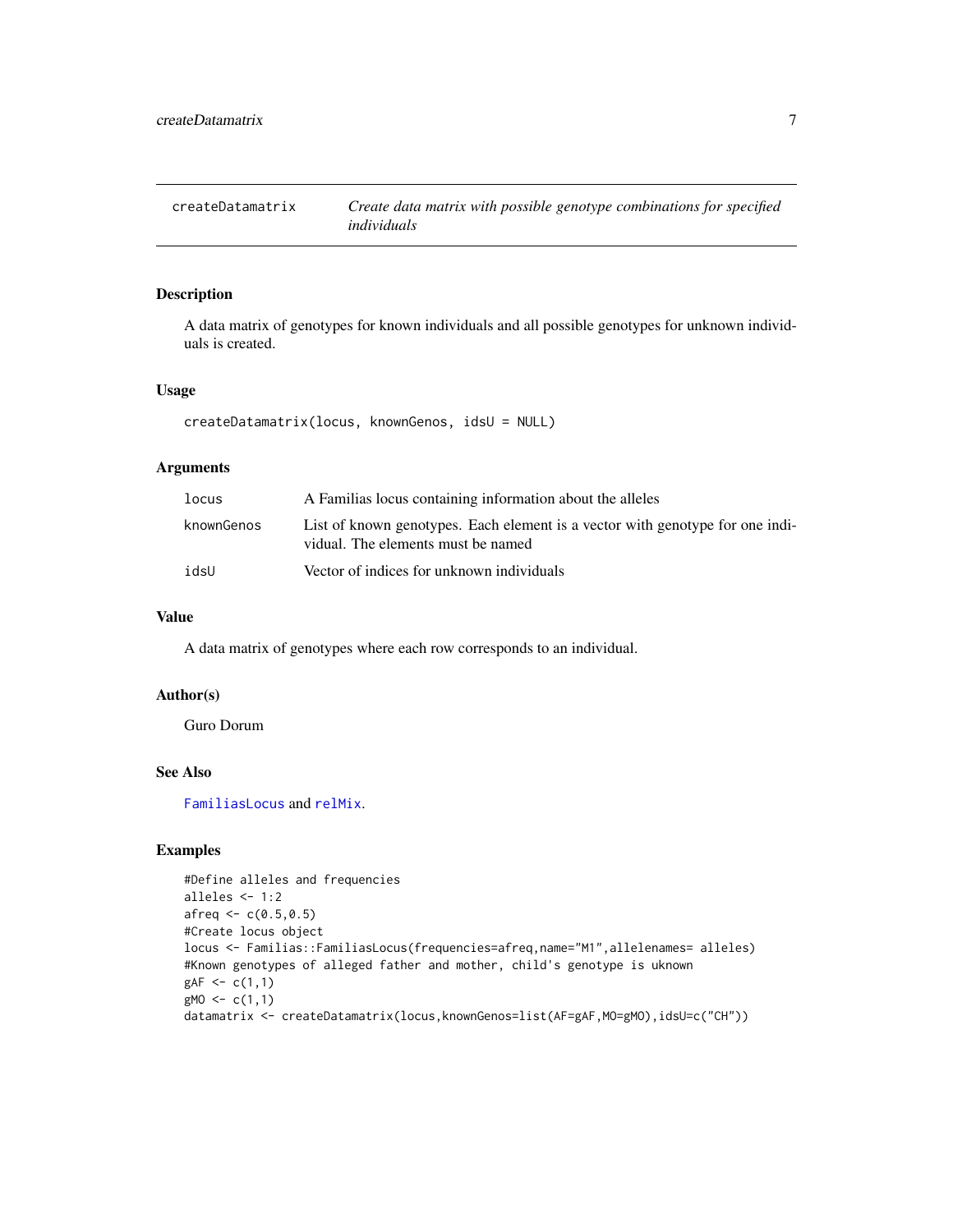<span id="page-7-0"></span>db *Allele database*

#### Description

Norwegian database with 17 EXS17 markers and 6 additional markers.

# Usage

data(db)

# Format

A data frame with 324 observations on the following 3 variables:

Marker a factor with levels corresponding to name of markers

Allel a numeric vector denoting allele

Frequency a numeric vector in  $(0,1)$ 

# Source

Dupuy et al. (2013), unpublished.

# Examples

```
data(db)
#Checks that frequencies add to 1
lapply(split(db$Frequency,db$Marker),sum)
#Finds number of alleles for all markers
unlist(lapply(split(db$Frequency,db$Marker),length))
#A closer look at the marker SE33
SE33=db[db$Marker=="SE33",]
barplot(SE33$Frequency)
```
db2 *Allele database for 22 markers*

# Description

Frequencies for 22 loci from the prototype 24-plex STR panel from Thermo Fisher.

# Usage

data(db2)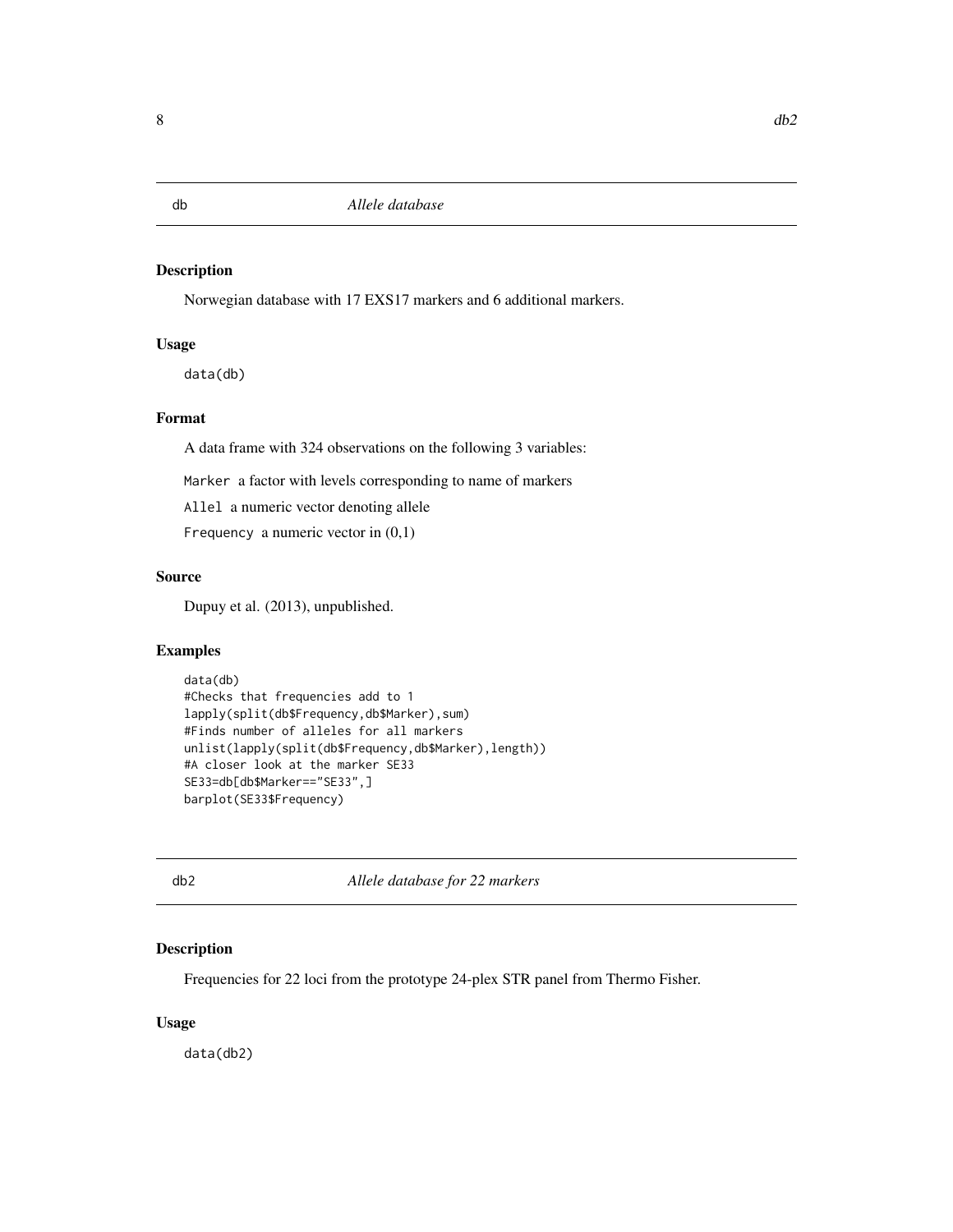# <span id="page-8-0"></span>generateMix 9

# Format

A data frame with 206 observations on the following 3 variables.

Marker a factor with levels corresponding to name of markers

Allele a numeric vector denoting allele

Frequency a numeric vector in  $(0,1)$ 

# Details

The format is convenient for R.

# Source

Hill et al. (2013) U.S. population data for 29 autosomal STR loci. Forensic Sci. Int. Genet. 7, e82-e83.

Hill et al. (2006) Allele Frequencies for 26 MiniSTR Loci with U.S. Caucasian, African American, and Hispanic Populations. http://www.cstl.nist.gov/biotech/strbase/NISTpop.htm

# Examples

data(db2)

generateMix *Create a mixture of genotypes with simulated drop-in and dropout*

#### Description

Takes as input genotypes and creates a mixture. Alleles drop in and out of the mixture with the specified probabilities

# Usage

generateMix(G, alleles, afreq, D, di)

# Arguments

| G       | List of genotypes. Each element is a vector with genotype for one individual                                                                                                    |
|---------|---------------------------------------------------------------------------------------------------------------------------------------------------------------------------------|
| alleles | Numeric or character Vector of allele names for the marker                                                                                                                      |
| afreg   | Numeric vector of allele frequencies for the marker                                                                                                                             |
|         | List of dropout values (between 0 and 1) per contributor. Each element is a vec-<br>tor containing heterozygous and homozygous dropout probability for the given<br>contributor |
| di      | Drop-in value (between $0$ and $1$ )                                                                                                                                            |

# Value

A vector of mixture alleles.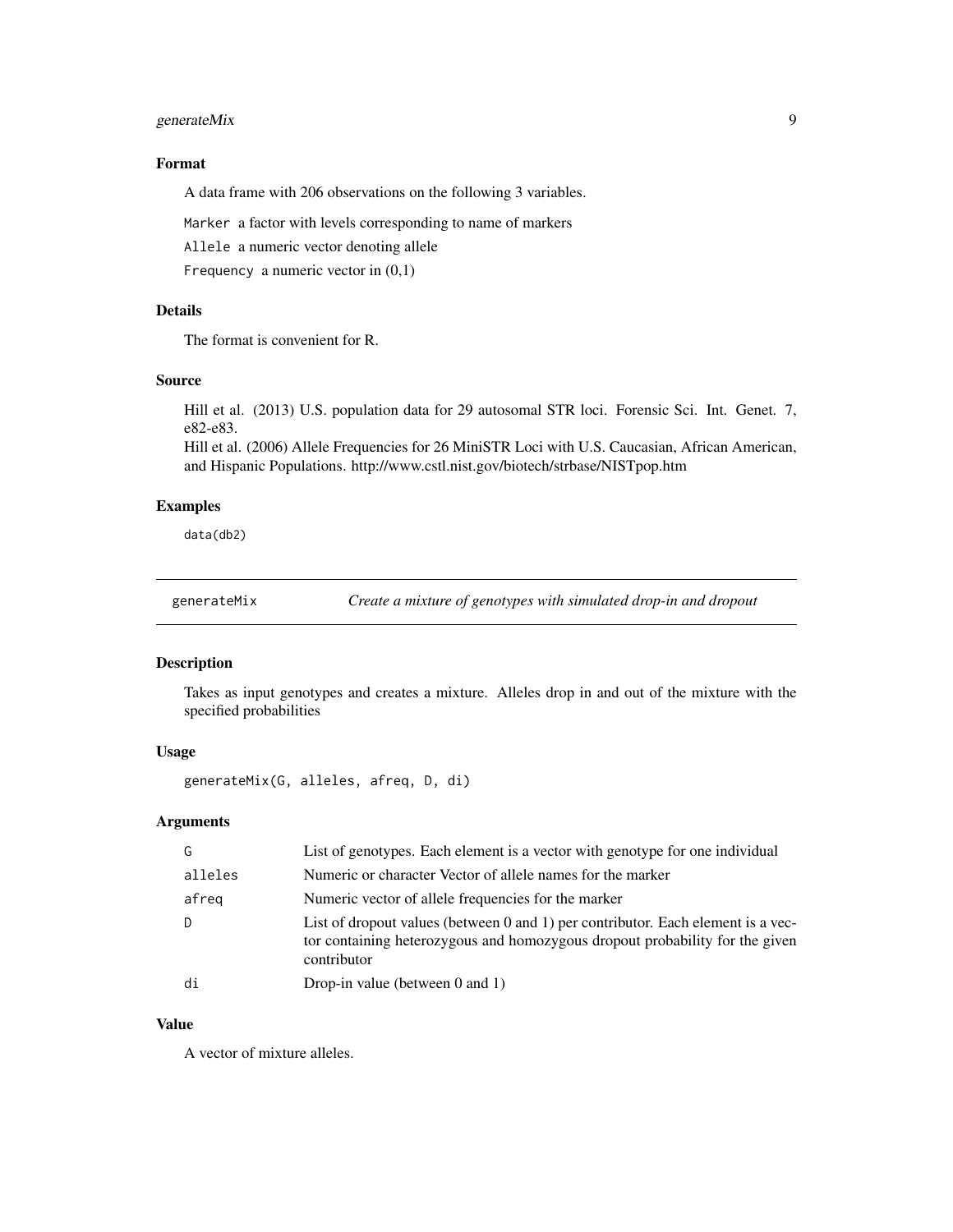# Author(s)

Guro Dorum

# Examples

```
#Define alleles and frequencies
alleles <- 1:2
afreq \leftarrow c(0.5, 0.5)#Genotypes
gM \leftarrow c(1,1)gC \leftarrow c(1,2)#Dropout and drop-in values
d \leq -0.1di <- 0.05
#No drop-in for first contributor
D \leftarrow \text{list}(c(0,0), c(d, d^2))R <- generateMix(G=list(gM,gC),alleles,afreq,D=D,di=di)
```
mixLikDrop *Likelihoods for DNA mixtures with dropout and dropin*

### Description

Computes the likelihood of a mixture conditioned on a given number of known and unknown contributors, and drop-in and dropout probabilities.

# Usage

mixLikDrop(R, G, D, di = 0, alleleNames, afreq)

# Arguments

| R           | Vector of mixture alleles                                                                                                                                                       |
|-------------|---------------------------------------------------------------------------------------------------------------------------------------------------------------------------------|
| G           | List of genotypes. Each element is a vector with genotype for one individual                                                                                                    |
| D           | List of dropout values (between 0 and 1) per contributor. Each element is a vec-<br>tor containing heterozygous and homozygous dropout probability for the given<br>contributor |
| di          | Drop-in value (between $0$ and $1$ )                                                                                                                                            |
| alleleNames | Vector of allele names for the marker                                                                                                                                           |
| afreg       | Vector of allele frequencies for the marker                                                                                                                                     |

# Value

The likelihood

<span id="page-9-0"></span>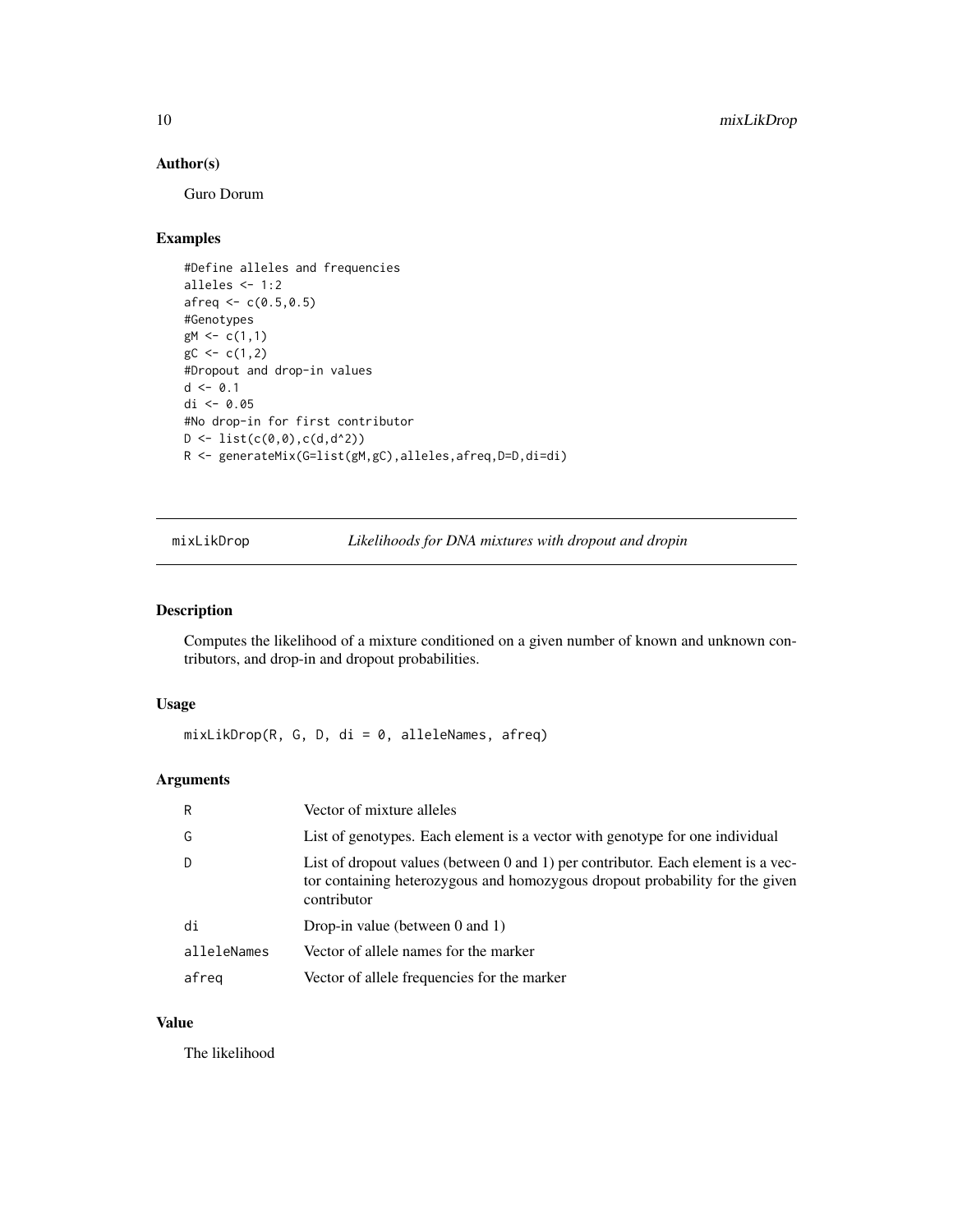#### <span id="page-10-0"></span> $relMix$  11

### Author(s)

Guro Dorum

#### References

The model is specified in the appendix of Haned et al. (2012) Exploratory data analysis for the interpretation of low template DNA mixtures, FSI Genetics Dec;6(6):762-74

### See Also

[relMix](#page-10-1)

# Examples

```
#Define alleles and frequencies
alleles <- 1:2
afreq \leftarrow c(0.5, 0.5)#Genotypes
gM \leftarrow c(1,1)gC \leftarrow c(1,2)#Mixture alleles
R < -c(1,2)#Dropout and drop-in values
d <- 0.1
di <- 0.05
#No drop-in for first contributor
D \leftarrow list(c(0,0),c(d,d^2))mixLikDrop(R=R,G=list(gM,gC),D=D,di=di,alleleNames=alleles,afreq=afreq)
```
<span id="page-10-1"></span>relMix *Relationship inference based on mixtures*

# Description

Calculates likelihoods for relationship inference involving mixtures and missing reference profiles, including drop-in and dropout, mutations, silent alleles and theta correction.

#### Usage

```
relMix(
  pedigrees,
  locus,
  R,
  datamatrix,
  ids,
  D = rep(list(c(\emptyset, \emptyset)), length(ids)),
  di = 0,kinship = \theta)
```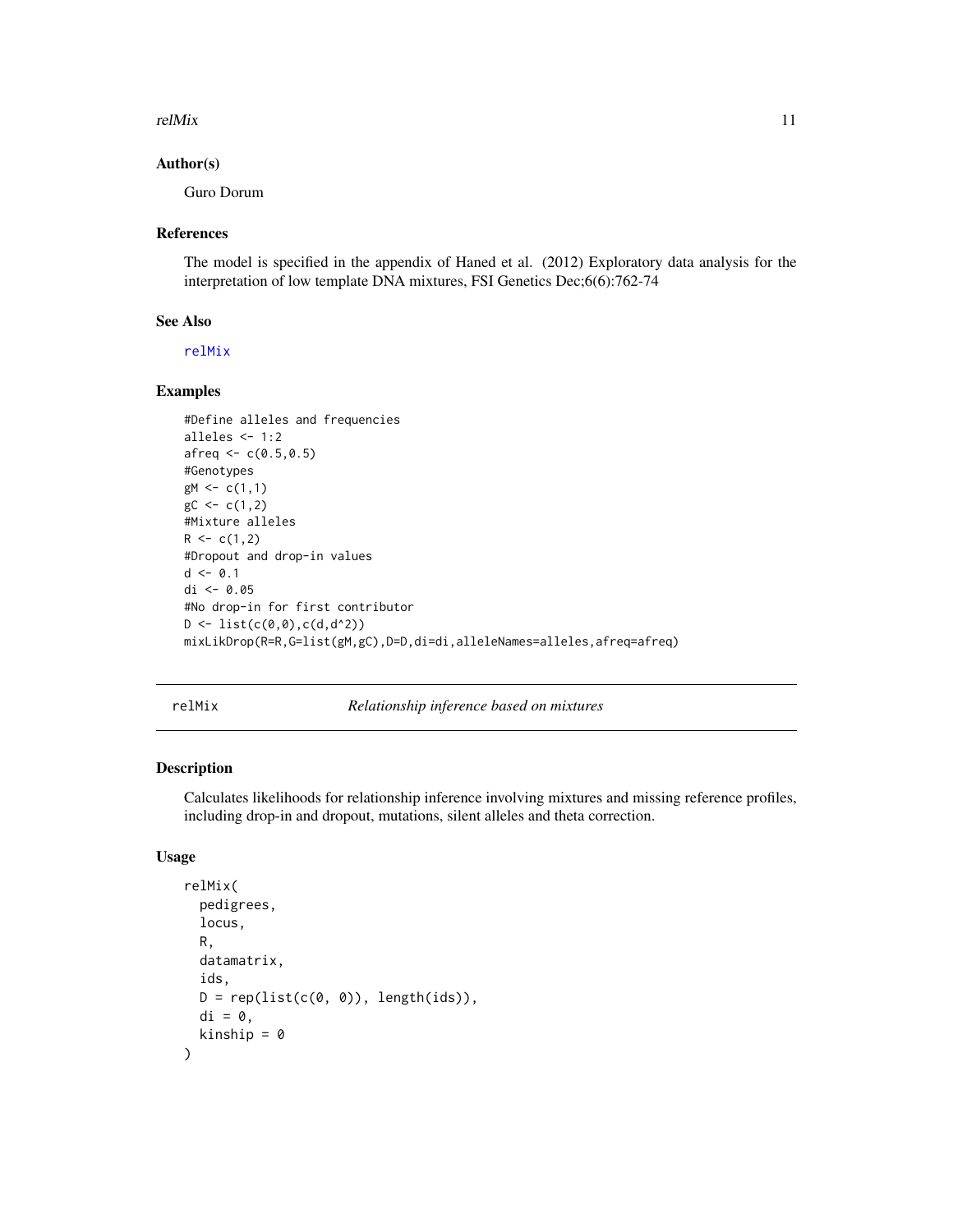### <span id="page-11-0"></span>**Arguments**

| pedigrees  | A list of pedigrees defined using FamiliasPedigree in Familias                                                                                                                                 |
|------------|------------------------------------------------------------------------------------------------------------------------------------------------------------------------------------------------|
| locus      | A Familias locus. Note that a silent allele must be indicated by 's' (and not<br>'silent' as in Familias)                                                                                      |
| R          | A vector of mixture alleles, or a list of such if there are multiple replicates                                                                                                                |
| datamatrix | Each line corresponds to one constellation of genotypes for the involved indi-<br>viduals. Indices of individuals must be given as rownames and must correspond<br>to indices in the pedigree. |
| ids        | Index vector indicating which individuals are contributors to the mixture. The<br>indices must correspond to indices in the pedigree                                                           |
| D.         | List of dropout values (between 0 and 1) per contributor. Each element is a vec-<br>tor containing heterozygous and homozygous dropout probability for the given<br>contributor                |
| di         | Drop-in value (between $0$ and $1$ )                                                                                                                                                           |
| kinship    | Defines the theta-parameter                                                                                                                                                                    |

# Details

The function requires the package Familias and calls on the function FamiliasPedigree.

#### Value

The likelihoods for the pedigrees and detailed output for each term considered in the calculation.

# Author(s)

Navreet Kaur, Thore Egeland, Guro Dorum

# References

Dorum et al. (2017) Pedigree-based relationship inference from complex DNA mixtures, Int J Legal Med., doi:10.1007/s00414-016-1526-x; Kaur et al. (2016) Relationship inference based on DNA mixtures, Int J Legal Med.;130(2):323-9; Egeland, Kling, Mostad (2015) Familias

# See Also

[relMixGUI](#page-13-1) for a relMix GUI, and [FamiliasLocus](#page-0-0) on how to create a Familias locus.

# Examples

```
#Example 1: paternity trio with mixture of mother and child
#Define alleles and frequencies
alleles <- 1:2
afreq \leftarrow c(0.4, 0.6)#Define pedigrees
persons <- c("CH","MO","AF")
ped1 <- Familias::FamiliasPedigree(id=persons, dadid=c("AF",NA, NA), momid=c("MO", NA,NA),
```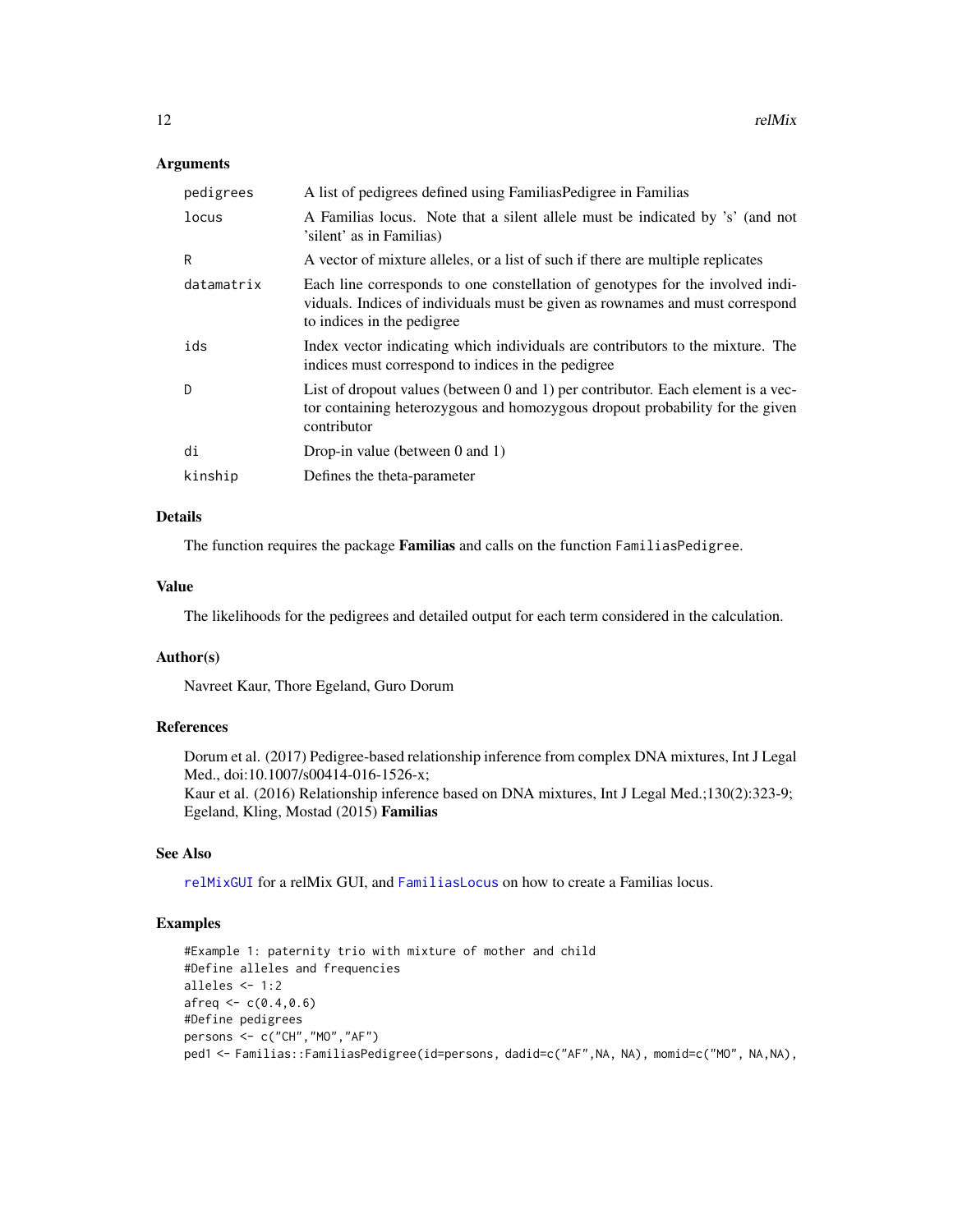```
sex=c("male", "female", "male"))
ped2 <- Familias::FamiliasPedigree(id=c(persons, "TF"), dadid=c("TF", NA, NA,NA),
                      momid=c("MO", NA, NA,NA), sex=c("male", "female", "male", "male"))
pedigrees <- list(isFather = ped1, unrelated=ped2)
#Create locus object
locus <- Familias::FamiliasLocus(frequencies=afreq,name="M1",
                      allelenames= alleles)
#Known genotypes of alleged father and mother
gAF < -c(1,1)gMO \leftarrow c(1,1)#Mixture alleles
R \leq c(1,2)datamatrix <- createDatamatrix(locus,knownGenos=list(AF=gAF,MO=gMO),idsU=c("CH"))
#Define dropout and drop-in values
d \le -0.1di <- 0.05
res <- relMix(pedigrees, locus, R, datamatrix, ids=c("MO","CH"),
             D=list(c(0,0),c(d,d^2)),di=di, kinship=0)#LR=0.054res$isFather/res$unrelated
#Example 2: Exhaustive example with silent allele, mutations, dropout and drop-in
#H1: Contributors are mother and child
#H2: Contributors are mother and unrelated
#Possible dropout in both contributors
gMO <- c(1,1) #Mother's genotype
R <- 1 #Mixture alleles
#Mother/child pedigree
persons <- c("CH","MO")
ped1 <- Familias::FamiliasPedigree(id=persons, dadid=c(NA,NA), momid=c("MO", NA),
                        sex=c("male", "female"))
ped2 <- Familias::FamiliasPedigree(id=c(persons), dadid=c(NA, NA),
                        momid=c( NA, NA),
                        sex=c("male", "female"))
pedigrees <- list(H1 = ped1, H2=ped2)
#Alleles and frequencies:
#When silent alleles are involved, a custom mutation matrix is required.
#No mutations are possible to or from silent alleles.
#We create the mutation model with FamiliasLocus and modify it before it is
#passed on to relMix
alleles \leq c(1,2,'silent')afreq \leftarrow c(0.4, 0.5, 0.1)#Create initial locus object with mutation matrix
locus <- Familias::FamiliasLocus(frequencies=afreq,name='M1',
                      allelenames= alleles, MutationModel='Equal',
                      femaleMutationRate=0.1,maleMutationRate=0.1)
#Modify mutation matrix from Familias:
#Silent allele must be given as 's' (not 'silent' as in Familias)
newAlleles <- c(alleles[-length(alleles)],'s')
mm <- locus$femaleMutationMatrix
colnames(mm) <- rownames(mm) <- newAlleles
#Create new locus object with modified mutation matrix
locus <- Familias::FamiliasLocus(frequencies=afreq,name='M1',
```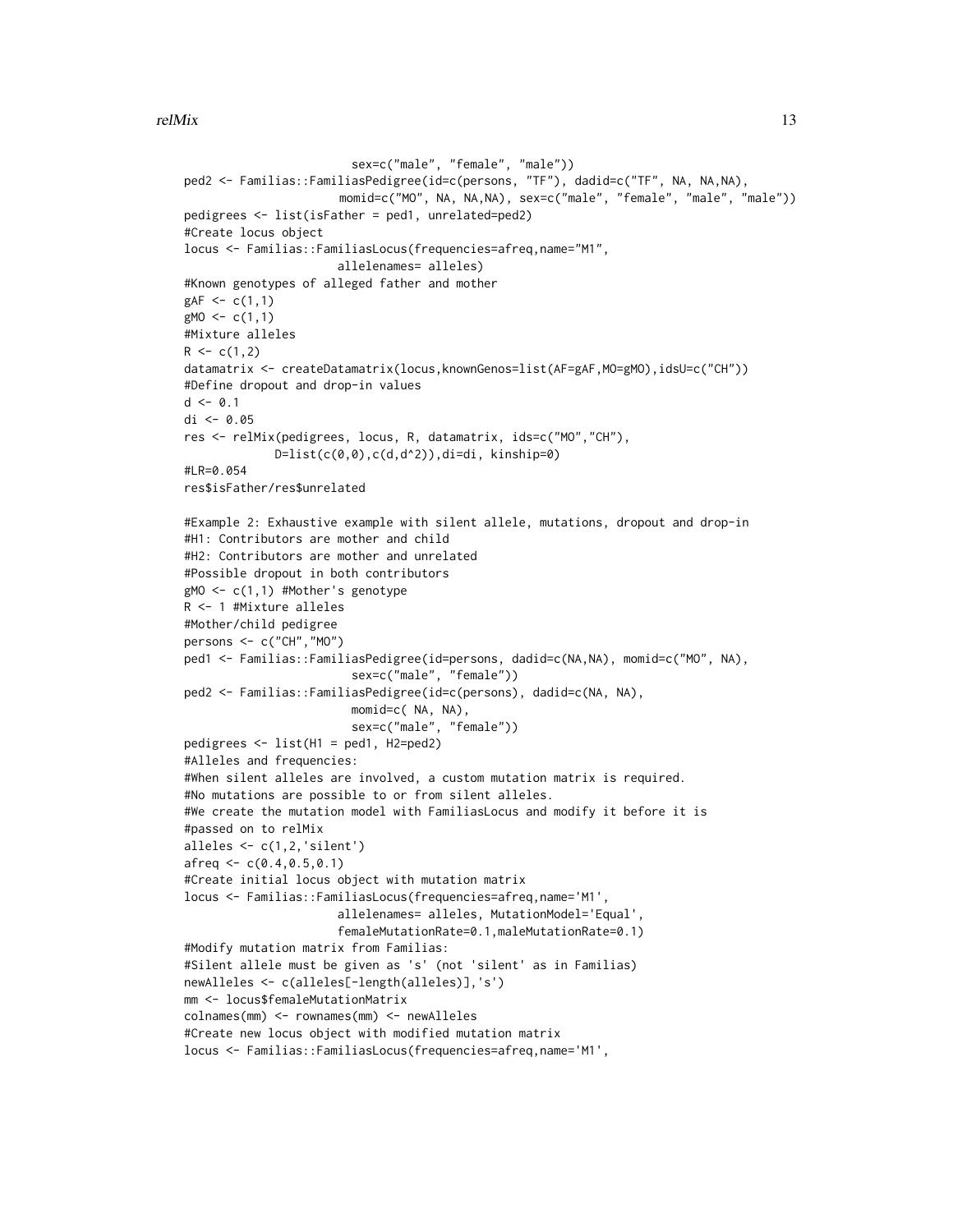```
allelenames= newAlleles, MutationModel='Custom', MutationMatrix=mm)
knownGenos <- list(gMO)
names(knownGenos) <- c("MO")
datamatrix <- createDatamatrix(locus,knownGenos,ids="CH")
d <- 0.1 #Dropout probability for both contributors
di <- 0.05
res2 <- relMix(pedigrees, locus, R, datamatrix, ids=c("MO","CH"),
              D=list(c(d,d^2),c(d,d^2)),di=di, kinship=0)#LR=1.68
res2$H1/res2$H2
```
<span id="page-13-1"></span>relMixGUI *GUI for relMix*

# Description

User-friendly graphical user interface for relMix.

#### Usage

relMixGUI()

# Details

Includes error checking for the input files.

# Author(s)

Guro Dorum, Elias Hernandis

# See Also

[relMix](#page-10-1) for the main function implemented in relMixGUI.

### Examples

#Examples can be found in the vignette and example data files can be found #in the folder "inst\extdata" in the installation folder for relMix